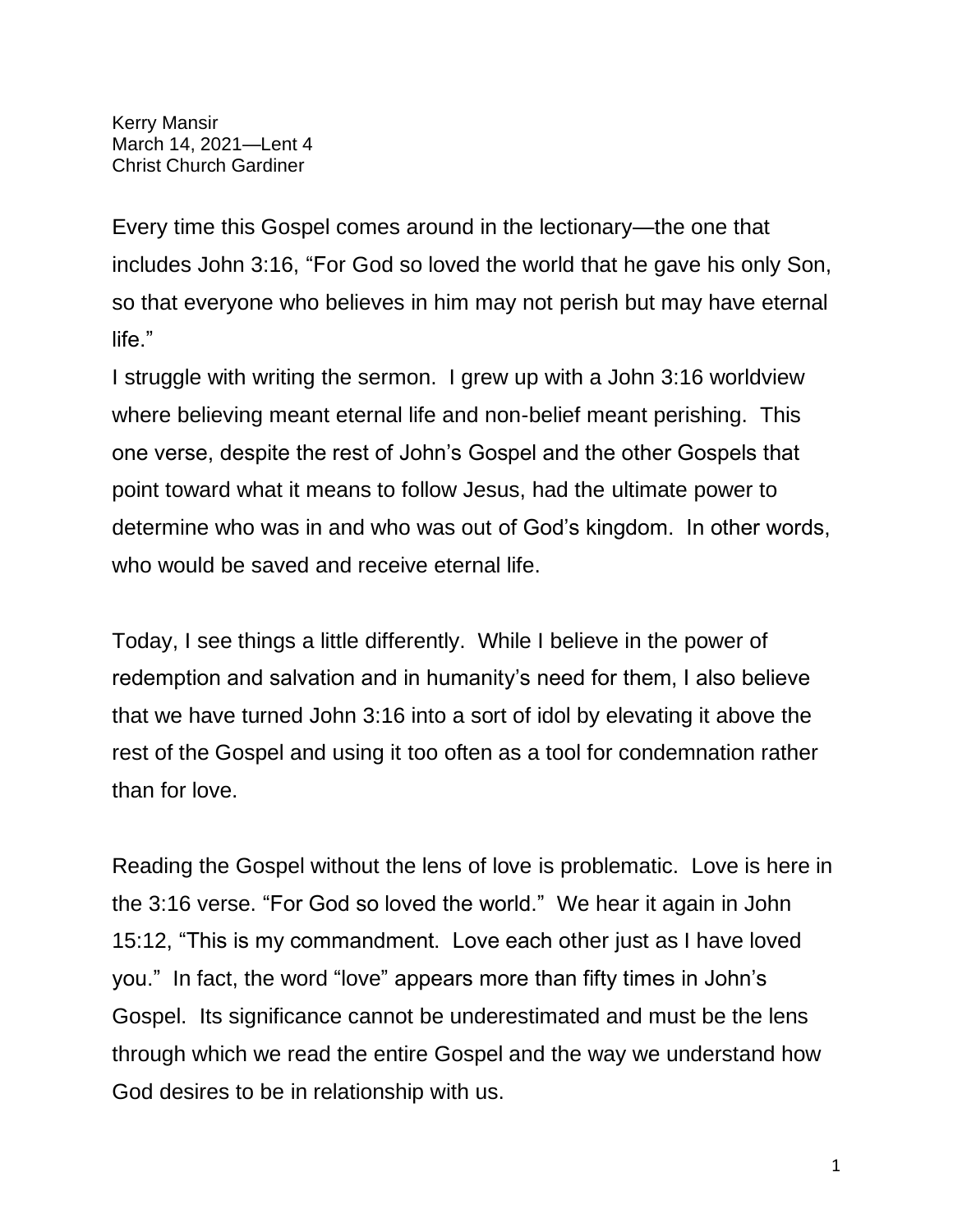The writer that has perhaps best helped me to understand the relationship that God desires to have with humanity is William Temple, a great Anglican theologian of the twentieth century and an Archbishop of Canterbury. Temple lived through World War One and died as World War Two was raging. He understood that humanity was in trouble. He witnessed the terrible violence of these wars, the terror men were capable of inflicting upon one another, and the carnage left behind. But for Temple, it wasn't an angry God of condemnation and judgment that would turn the hearts of men and women, that would heal and bring about reconciliation. No, it was a God of grace that was needed, reaching out to humanity and seeking communion and eternal fellowship with us.

William Temple might remind us that you can't have John 3:16 without John 3:17 which says, "Indeed, God did not send the Son into the world to condemn the world, but in order that the world might be saved through him." Being saved through him, implies a relationship, not simply belief.

What does it require then to be saved, to be offered eternal life, if the answer isn't simply believing? We can't answer that without first answering what it is we must be saved from. For Temple, sin is self-centeredness, a way of moving through the world without any responsibility or accountability to our neighbors, to creation, or to God. Our repentance of that selfcenteredness requires us to see that we are not the centre of the world. That we cannot be the centre of the world. As Temple wrote, "I am not the centre of the world, or the standard of reference as between good and bad;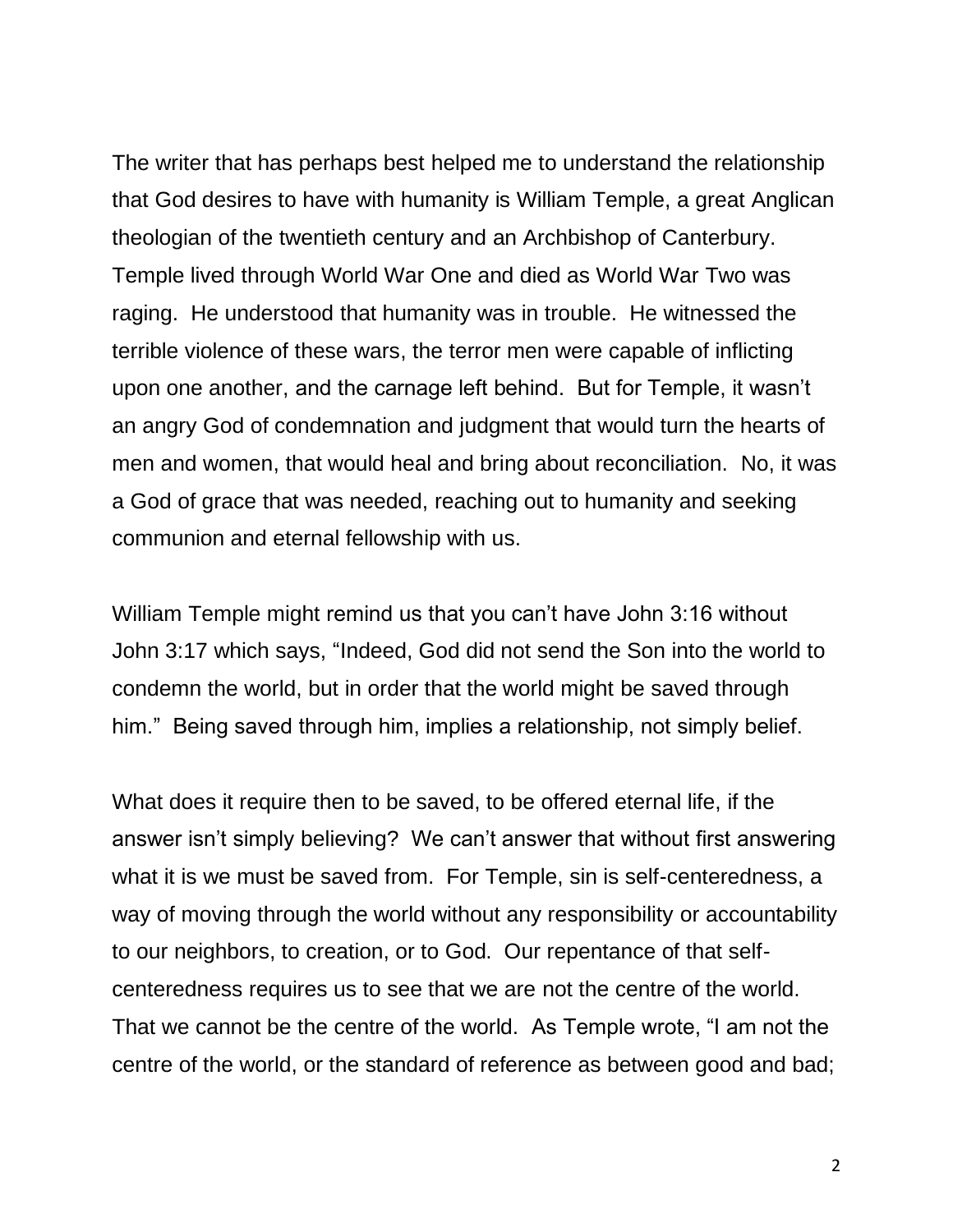I am not, and God is. In other words, from the beginning, I put myself [wrongly] in God's place. This is my original sin."

God's response to this sin is not judgment, but forgiveness and grace and invitation. God calls us to repentance—an acknowledgement of our selfcenteredness and the ways it harms ourselves and others—and then offers us a restoration to the intimacy of our relationship with God. God continues to call for our return to relationship. We are free to ignore that call, but the invitation is always there.

One of the best metaphors for the God-human relationship is played out in the Parable of the Prodigal Son because it shows the grace and love of God as parent, but also our freedom as children to deny that grace and love. The father in the parable doesn't withhold the gifts that are his to give, even though he knows the son will squander them and break his bonds with the family. And when that happens, the father doesn't seek punishment or retaliation, but only longs for his return. When the son does return, downtrodden and full of remorse, the father could have chosen to respond with anger and judgment. But he does not. He is eager to restore his son to the intimacy of the father-son relationship. (William Temple, *Christianity and Social Order*)

And what is really important is that while the father's love remains steadfast while the son is away, he does not and cannot force his son's return. He must wait patiently for him to respond to that love and return home by his own free will.